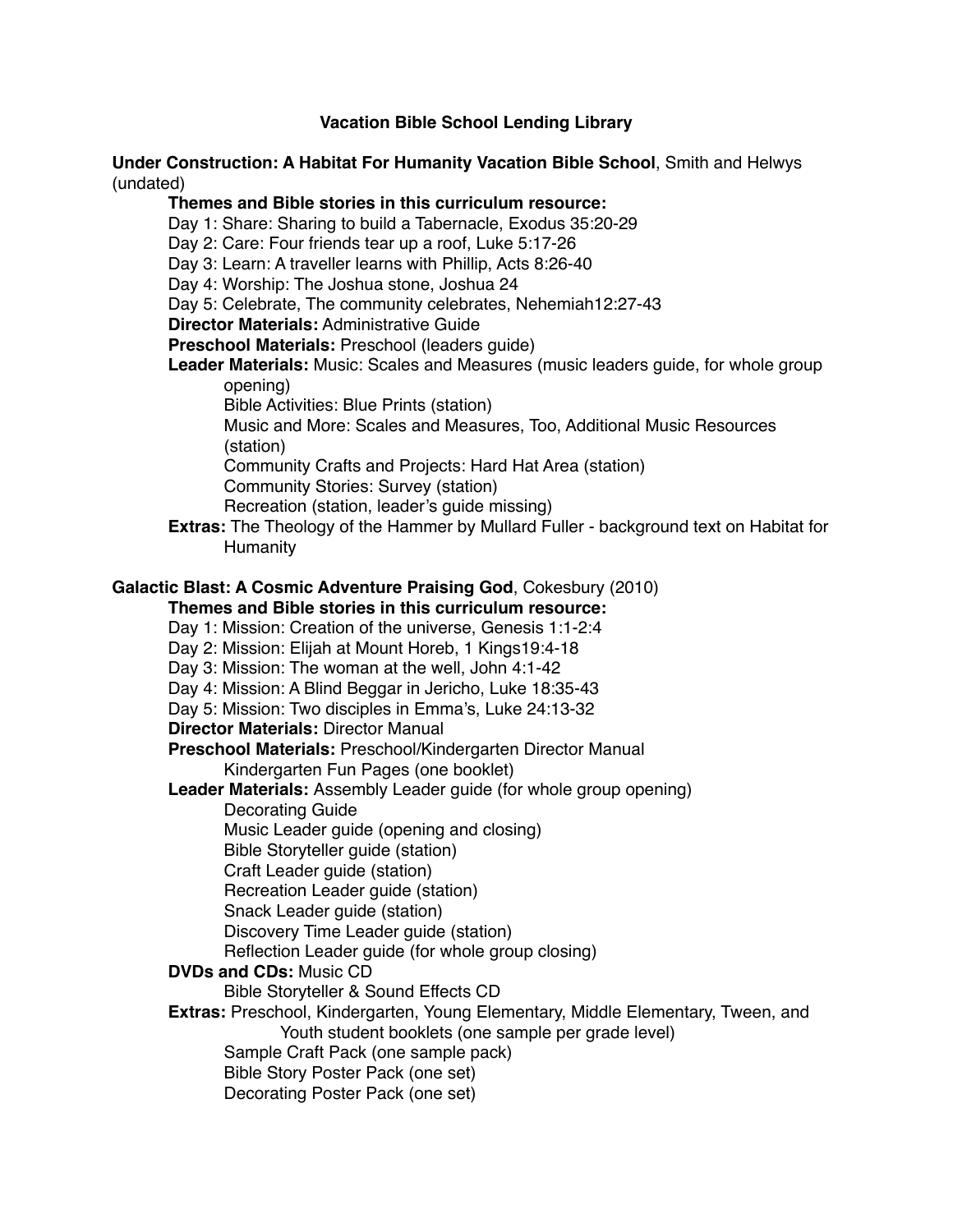**Camp E.D.G.E: Experience & Discover, GOD Everywhere,** Cokesbury (2009) **Themes and Bible stories in this curriculum resource:**

- Day 1: Trek to the Promised Land Joshua 1:1-11; 3:1-4:18
- Day 2: Trek to Bethlehem Matthew 2:1-12
- Day 3: Trek to the Pharisee's House Luke 14:7-14
- Day 4: Trek to the Upper Room John 13:3-20; 13:33-14:30; 16:12-18:1
- Day 5: Trek to Galilee Matthew 28:1-10. 16-20
- **Director Materials**: Director Manual

Decorating Guide

**Preschool Materials**: Preschool/Kindergarten Director Manual

**Leader Materials:** Assembly Leader (for whole group opening)

Discovery Leader Manual (station)

Craft leader Manual (station)

Bible Storyteller Manual (station)

Music Leader Manual (station)

- Snack Leader and Recreation Leader Manuals are missing, but overviews are in director's manual
- **CDs:** Music Leader CD

Bible Storyteller and Sounds Effects CD

**Extras:** Student booklets (1 each of preschool, kindergarten, young elementary, middle elementary, preteen, and youth)

# **Power Lab: Discovering Jesus' Miraculous Power,** Group (2008)

**Themes and Bible stories in this curriculum resource:**

- Day 1: Jesus gives us the power to be thankful Jesus heals ten lepers, Luke 17:11-19
- Day 2: Jesus gives us the power to help others Jesus gives sight to the blind man, John 9:1-41
- Day 3: Jesus gives us the power to be brave Jesus gives Peter the courage to walk on water, Matthew 14:22-33
- Day 4: Jesus gives us the power to live forever Jesus dies and comes back to life, Luke 23: 26-24:53
- Day 5: Jesus gives us the power to tell others about God The Holy Spirit comes at Pentecost, Acts 2:1-47

# **Director Materials**: Director Manual

**Preschool Materials**: Squeaky Beaker's Preschool Director Manual

Chadder's Theater Leader Pack

Bible Adventure & Missions Leader Pack

Games Leader Pack

Craft & Play Leader Pack

Children's booklet (1 copy)

**Leader Materials:** Sonic Song and Play Leader Manual (for whole group opening)

Bible Blast Leader Pack (station)

Wacky Works Crafts and Missions Leader Pack (station)

Hyperspeed Games Leader Pack (station)

Cinema Science Leader Pack (station)

Test Tube Treats Leader Pack (station)

Faith Fusion Finale Leader Pack (for whole group closing)

Spotlight on Drama Leader Manual (power point photographer for daily closing)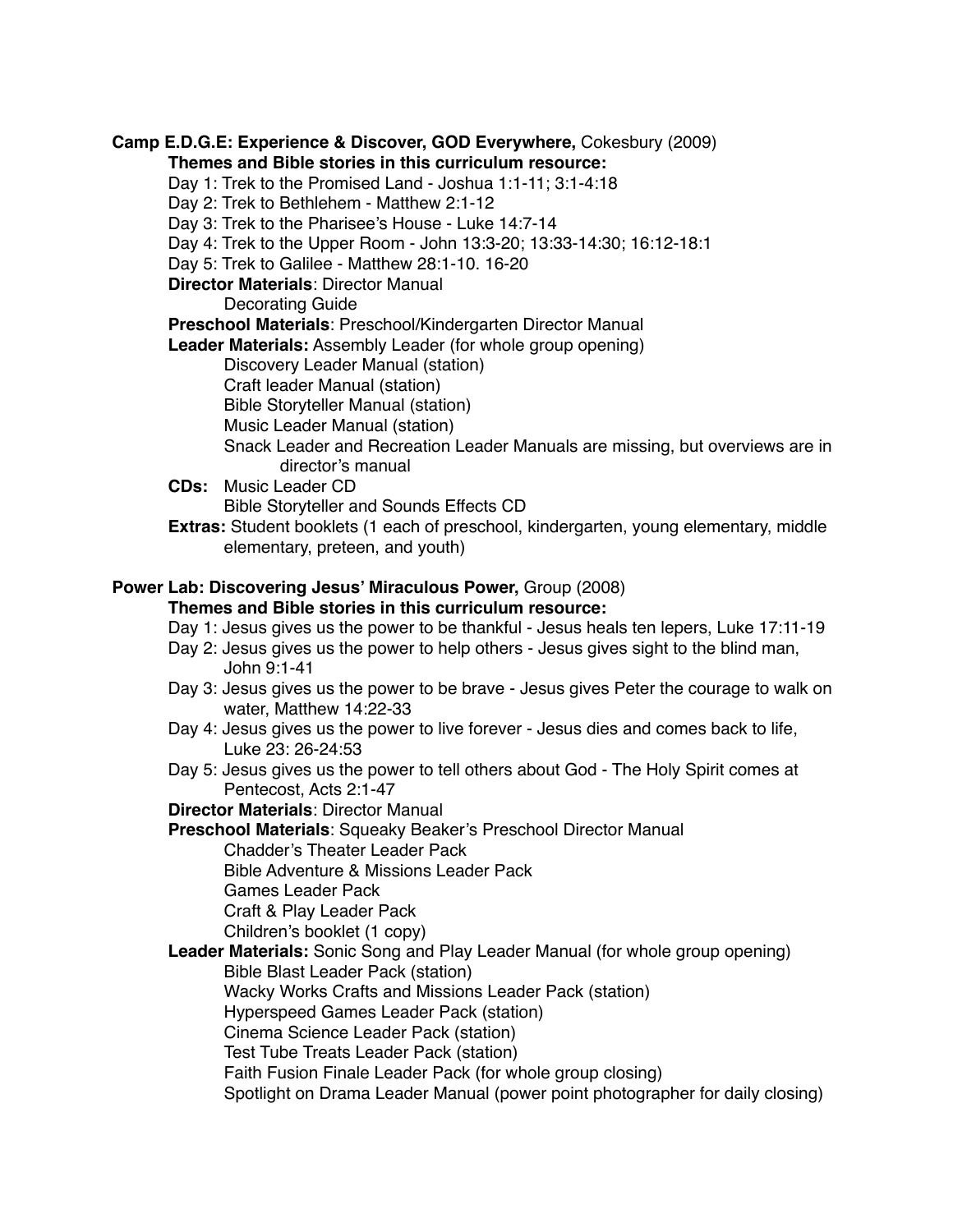**DVDs and CDs:** Sonic Sing and Play: Music & Lyrics in Power Point Slide Show (CD) Sonic Sing and Play Music - with on screen lyrics (DVD) Clip Art, Decorating & Publicity Training & Publicity **Extras:** Open Me First VBS sneak preview pack Elementary Crew Leader Pocket Guide (one sample booklet) Sample Craft Pack (one sample pack) Bible Point Poster Set plus numerous additional posters for decorating Cinema Science Kit (one sample pack) Student Materials (one sample pack) Outreach Pack (one sample pack) Publicity Items (one sample pack) Power Lab catalog (note you will not be able to order anything from this) **Gospel Express: God's Celebration Train**, Augsburg Fortress (2006) **Themes and Bible stories in this curriculum resource:** Day 1: Celebrate! Jesus Comes to Us - Jesus' birth, Luke 2:1-20 Day 2: Celebrate! Jesus Surprises Us - Wedding at Cana, John 2:1-11 Day 3: Celebrate! Jesus Forgives Us - Banquet with Simon, Luke 7:36-50 Day 4: Celebrate! Jesus Loves Us - Parable of the Lost Sheep, Luke 15:3-7 Day 5: Celebrate! Jesus Blesses Us - Jesus blesses the children, Mark 10:13-16 **Director's Materials:** Director's Guide **Preschool Materials:** Preschool Leader Guide (2 copies) Preschool Bible Story Foldout **Leader Materials:** Train Tunes Songbook (for whole group opening) Railroad Rhythm (station) (1 copy) Caboose Crafts (station) (1 copy) Clickety Clack Cinema (station) (1 copy) Boxcar Bible Stories (station) (3 copies) Train Games (station) (2 copies) Kindergarten-Gr. 1 Leader Guide (4 copies) Kindergarten-Gr. 1 Rail Rider Bible Book (4 copies) Gr. 2-4 Leader Guide (2 copies) Gr. 2-4 Rail Rider Bible Book (2 copies) Gr. 5-6 Leader Guide (2 copies) Gr. 5-6 Rail Rider Bible Book (1 book) **DVDs and CDs:** Train Tunes (reproducible song CD) **Extras:** Train Whistle nametag holder (one sample) t-shirt iron on (one sample) poster set (2 copies) **Davey and Goliath's Circus Spectacular,** Augburg Fortress (2005) **Themes and Bible stories in this curriculum resource:** Day 1: Jesus Calls Us to Follow - Jesus calls the disciples, Mark 1:16-20 Day 2: Jesus Calls Us to Love - The prodigal son, Luke 15:11-32 Day 3: Jesus Calls Us to Trust - Peter trusts Jesus, Matthew 14:22-33 Day 4: Jesus Calls Us to Invite - Lydia invites Paul and Silas, Acts 16:11-15, 40 Day 5: Jesus Calls Us to Share - Jesus sends the disciples, Luke 24:36-49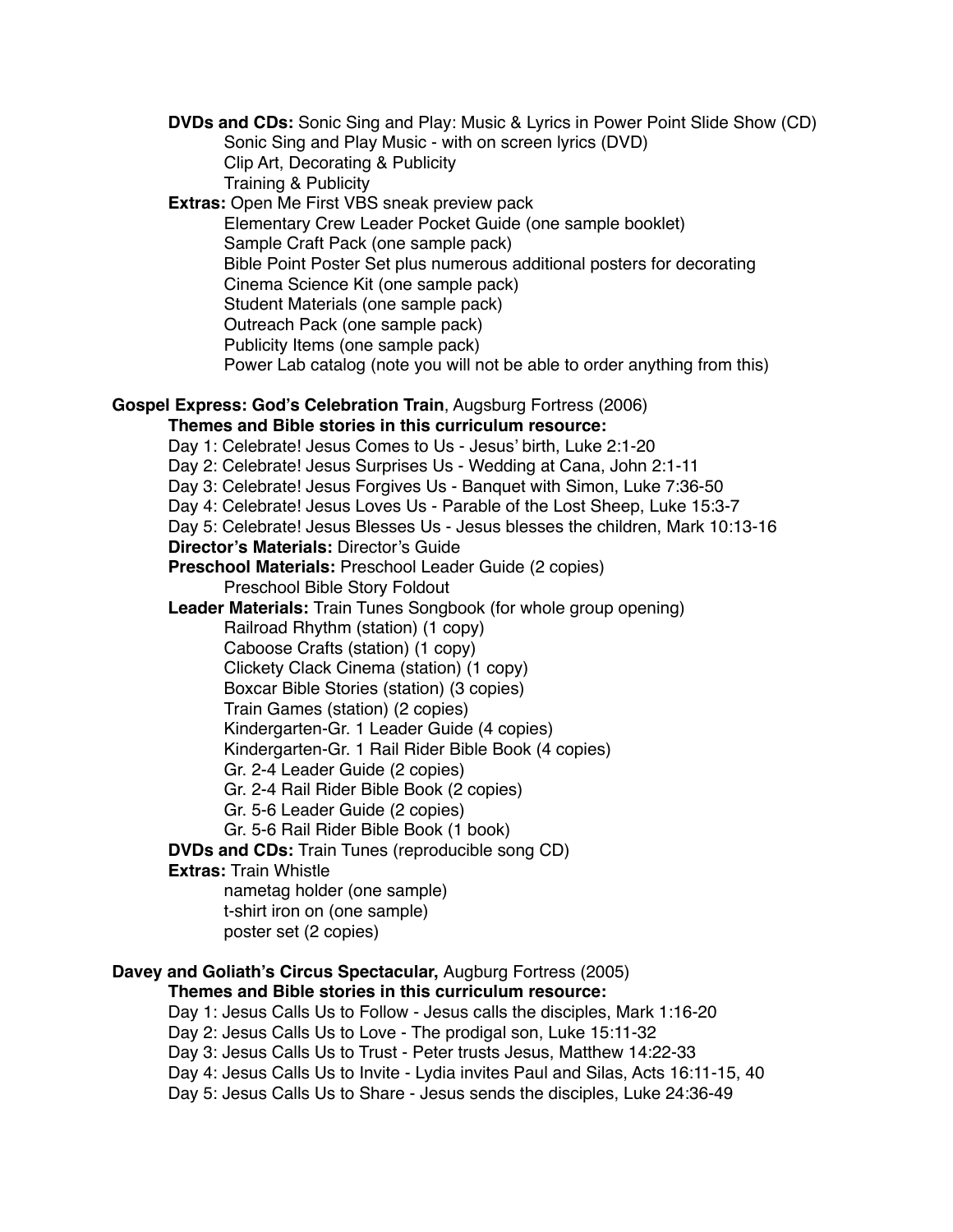**Director's Materials:** Director's Guide

**Preschool Materials:** Troupe Leader Guide (2 copies)

Preschool Bible Take-Home (1 copy)

**Leader Materials:**

Davey's Drama (station) Bible Story Spotlight (station) Goliath's Games (station) Trapeze Treats (station) Circus Crafts (station) Kindergarten - Gr. 1 Troupe Leader Guide (3 copies) Kindergarten - Gr. 1 Big Top Bible Book (3 copies) Gr. 3 - 4 Troupe Leader Guide (4 copies) Gr. 3 - 4 Big Top Bible Book (2 copies)

Gr. 5 - 6 Troupe Leader Guide (2 copies)

Gr. 5 - 6 Big Top Bible Book (2 copies)

## **Videos and CD's:** VBS Preview (video)

Circus Tunes (1 copy original cassette and 2 copies reproducible CD)

**Extras:** poster set (1 copy)

David and Goliath's Devotions for Families on the Go (1 copy)

## **Jesus Helps You Power Up,** Standard Publishing (2004)

#### **Themes and Bible stories in this curriculum resource:**

Day 1: The Unlikely EMT - The good Samaritan, John 15:12, 13; Luke 10:25-37

Day 2: "Well Done!" - The woman at the well, Romans 15:7; John 4:5-42

Day 3: A Special "Feat" - Jesus washes disciples feet, Galatians 5:13; John 13:1-17

- Day 4: Dead Man Walking The raising of Lazarus, 2 Corinthians 1:3, 4; John 11:1-45
- Day 5: Seventy Times Seven The unforgiving servant, Colossians 3:12-14; Matthew 18:21-35

**Director's Materials:** Director's Guide

Site Guide

Skits Guide (for whole group opening)

Puppet Pak Guide (for whole group opening)

**Preschool Materials:**

#### **Leader Materials:**

Preschool Pack (2 teacher guides, 2 student booklets, 1 poster set, class visuals, Little Ones Praise CD, and 2 ant puppets)

Kindergarten Pack (2 teacher guides, 1 student booklet, 1 poster set, class visuals, and Little Ones Praise CD)

- Primary Gr. 1 & 2 Pack (2 teacher guides, 2 student booklets, class visuals, and music CD)
- 2nd Primary Gr. 1 & 2 Pack (2 teacher guides, 2 student booklets, and class visuals)

Middler - Gr. 3 & 4 Pack (2 teacher guides, 1 student booklet, and class visuals)

Gr. 5 & 6 Pack (2 teacher guides, 1 student booklet, and 1 poster set)

Teen Teacher (teen leader booklet)

Teen 2 Teen (teen leader student booklet, 1 copy)

#### **Videos and CDs:** VBS Preview (video)

Faith Lift Praises (CD)

Jesus Helps You Power Up (interactive CD, one sample)